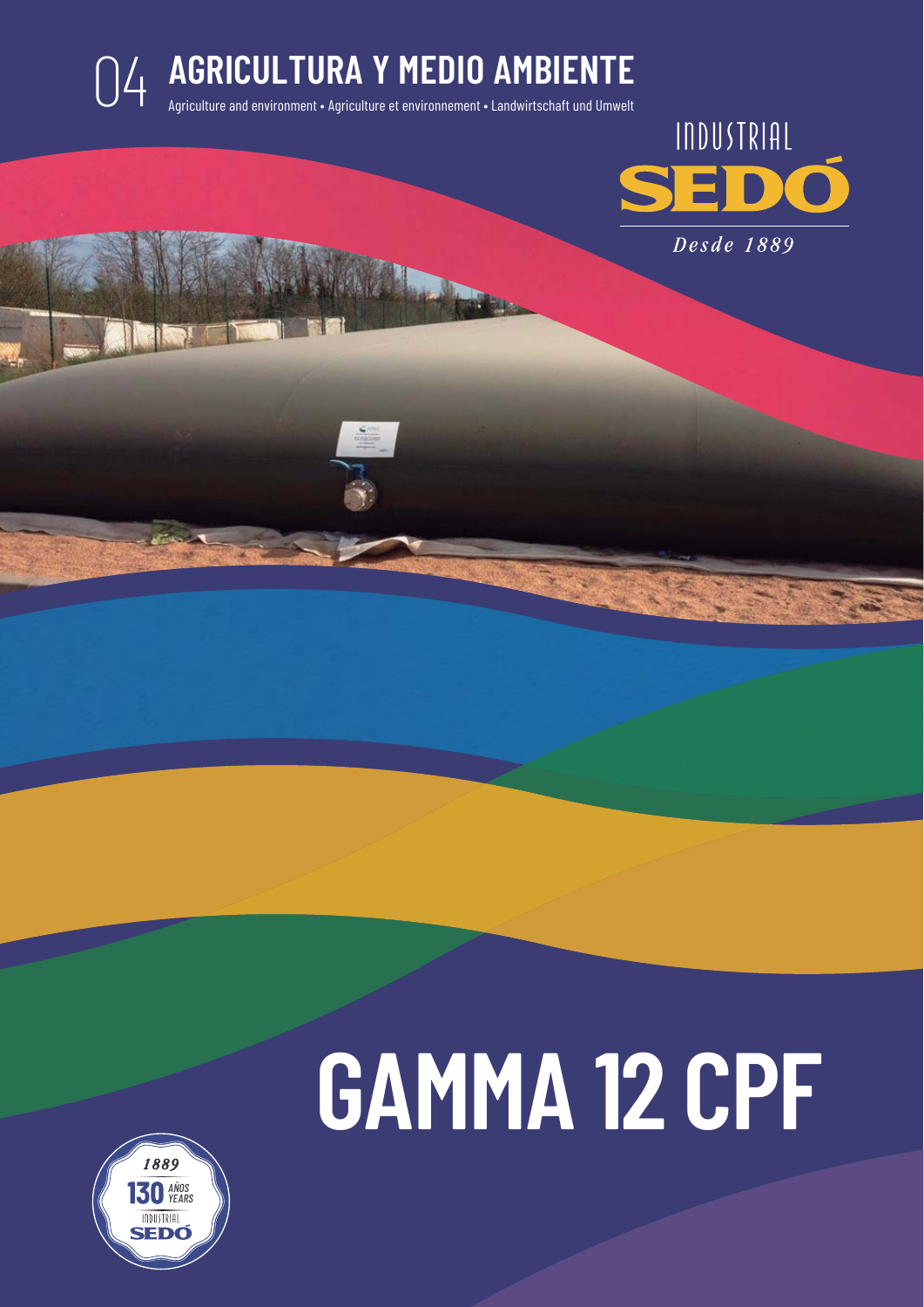## **GAMMA 12 CPF**

|                                                 |                                                                                                                                                                                  |                                                                                                                                                                                       | Método • Test method<br>Méthodes • Methode                                                                                                                | <b>Unidades</b> • Units<br>Unités • Finheiten                         | Nominal • Target<br>Nominal • Wert                    |
|-------------------------------------------------|----------------------------------------------------------------------------------------------------------------------------------------------------------------------------------|---------------------------------------------------------------------------------------------------------------------------------------------------------------------------------------|-----------------------------------------------------------------------------------------------------------------------------------------------------------|-----------------------------------------------------------------------|-------------------------------------------------------|
|                                                 | <b>Característcas generales · General features</b>                                                                                                                               |                                                                                                                                                                                       |                                                                                                                                                           |                                                                       |                                                       |
|                                                 | Gramaje<br>Weight • Poids • Flächengewicht                                                                                                                                       |                                                                                                                                                                                       | EN - ISO - 2286-2                                                                                                                                         | q/m <sup>2</sup>                                                      | 1300                                                  |
|                                                 | Espesor<br>Thickness • Grosseur • Dicke                                                                                                                                          |                                                                                                                                                                                       | EN - ISO - 2286-3                                                                                                                                         | mm                                                                    | 1,08                                                  |
|                                                 | Acabado<br>Finish • Finition • Endausrüstung                                                                                                                                     |                                                                                                                                                                                       | Brillante lacado acrílico a 2 caras · Glossy acrylic lacquered 2 sides<br>Brillant laqué acrylique 2 faces · Beidseitiger Acryllack hochglanz beschichtet |                                                                       |                                                       |
| Q                                               | Longitud del rollo<br>Length • Longueur • Länge                                                                                                                                  |                                                                                                                                                                                       |                                                                                                                                                           | m                                                                     | 30                                                    |
|                                                 | <b>Composición ·</b> Composition                                                                                                                                                 |                                                                                                                                                                                       |                                                                                                                                                           |                                                                       |                                                       |
|                                                 | Tejido base<br>Base fabric • Tissue de base • Grundstoff                                                                                                                         |                                                                                                                                                                                       |                                                                                                                                                           |                                                                       | 100% PES HT                                           |
|                                                 | Hilos<br>Yarn count . Fil . Garn                                                                                                                                                 |                                                                                                                                                                                       |                                                                                                                                                           |                                                                       | 1.100 dtex                                            |
| ۱                                               | Tipo de recubrimiento<br>Type of coating . Type d'enduction . Beschichtungsart                                                                                                   |                                                                                                                                                                                       |                                                                                                                                                           |                                                                       | PVC                                                   |
|                                                 | <b>Característcas técnicas · Technical features</b>                                                                                                                              |                                                                                                                                                                                       |                                                                                                                                                           |                                                                       |                                                       |
|                                                 | Resistencia tracción<br>Tensile strenght                                                                                                                                         | <b>URDIMBRE - WARP</b><br><b>CHAINE • KETTE</b>                                                                                                                                       |                                                                                                                                                           |                                                                       | 400                                                   |
|                                                 | Résistance rupture<br>Reißfestigkeit                                                                                                                                             | TRAMA · WEFT<br>TRAME • SCHUSS                                                                                                                                                        | EN - ISO - 1421                                                                                                                                           | daN/5cm                                                               | 380                                                   |
|                                                 | Resistencia desgarre<br>Tear strenght                                                                                                                                            | <b>URDIMBRE · WARP</b><br>CHAÎNE • KETTE                                                                                                                                              |                                                                                                                                                           |                                                                       | 60                                                    |
|                                                 | Résistance Déchirure<br>Weiterreßfestigkeit                                                                                                                                      | TRAMA · WEFT<br>TRAME • SCHUSS                                                                                                                                                        | DIN - 53363                                                                                                                                               | da/N                                                                  | 50                                                    |
| J.                                              | Adherencia 23°C<br>Adhesion • Adhérence • Haftung                                                                                                                                |                                                                                                                                                                                       | EN - ISO - 2411                                                                                                                                           | daN/5cm                                                               | 12                                                    |
| <b>SE</b>                                       | Temperaturas extremas de trabajo<br>Working extrem temperatures<br>Températures extrêmes d'utilisation<br>Temperaturbeständigkeit                                                |                                                                                                                                                                                       | $EN - 1876 - 1$                                                                                                                                           | °C                                                                    | $-30/+70$                                             |
|                                                 | Apto contacto sustancias ácidas<br>Suitable for contact with acidic substances<br>Adapté au contact avec des substances acides<br>Geeignet für den Kontakt mit sauren Substanzen |                                                                                                                                                                                       |                                                                                                                                                           |                                                                       | pH > 3                                                |
|                                                 |                                                                                                                                                                                  |                                                                                                                                                                                       |                                                                                                                                                           |                                                                       | Capa superior: Brillante lacado acrílico              |
| <b>OPCIONES DE ACABADO</b><br>FINISHING OPTIONS |                                                                                                                                                                                  |                                                                                                                                                                                       |                                                                                                                                                           | Top coat: Glossy acrylic lacquered<br>Recubrimiento principal - PVC - |                                                       |
|                                                 |                                                                                                                                                                                  |                                                                                                                                                                                       | Capa adherente (PVC)<br>Adhesion layer (PVC)                                                                                                              | Main Coat - PVC                                                       |                                                       |
|                                                 |                                                                                                                                                                                  | Tejido base (PES HT)<br>Base fabric (PES HT)                                                                                                                                          |                                                                                                                                                           | Capa adherente + Tejido base -<br>Adhesion layer + Base fabric        |                                                       |
|                                                 | <b>PHTHALATES FRE</b>                                                                                                                                                            |                                                                                                                                                                                       |                                                                                                                                                           |                                                                       |                                                       |
|                                                 |                                                                                                                                                                                  |                                                                                                                                                                                       |                                                                                                                                                           | Recubrimiento principal - PVC<br>Main Coat - PVC                      | Brillante lacado acrílico<br>Glossy acrylic lacquered |
| <b>SERVICIOS</b>                                |                                                                                                                                                                                  | <b>SERVICES</b>                                                                                                                                                                       | <b>SERVICES</b>                                                                                                                                           |                                                                       | <b>DIENSTLEISTUNGEN</b>                               |
|                                                 | • Troceado de piezas                                                                                                                                                             | • Roll slitting                                                                                                                                                                       |                                                                                                                                                           | • Tronçonnage en morceaux                                             | • Schneiden                                           |
| • Metreado                                      |                                                                                                                                                                                  | • Cut Length                                                                                                                                                                          | • Métrage                                                                                                                                                 |                                                                       | • Schnittlänge                                        |
| • Anchos y longitudes                           |                                                                                                                                                                                  | • Width and length                                                                                                                                                                    |                                                                                                                                                           | • Largeurs et longueurs                                               | • Kupon und Breitenschnitt<br>nach Ihren Wünschen     |
| ajustables                                      |                                                                                                                                                                                  | adjustments                                                                                                                                                                           | adaptables                                                                                                                                                |                                                                       |                                                       |
|                                                 | • Libre de ftalatos                                                                                                                                                              | • Phtalate Free                                                                                                                                                                       |                                                                                                                                                           | • Sans Phtalates                                                      | • Phtalat frei                                        |
| • Colores especiales                            |                                                                                                                                                                                  | • Special colours<br>La información facilitada corresponde a valores promedio de un producto recién fabri- The information provided corresponds to average values of a newly manufac- |                                                                                                                                                           | • Couleurs spéciales                                                  | • Sonderfarben                                        |

cado con un rango de tolerancia de +/-10 %, se facilita como indicación y quía solamente, sin ninguna vinculación jurídica. Los valores proporcionados se refieren al estado original de la mercancía enviada antes del procesamiento o elaboración por parte del cliente. Por razones técnicas puede haber ligeras variaciones durante la producción, así como pequeñas alteraciones del color, las referencias al RAL son solo indicativas. El cliente como propietario del diseño debe comprobar la aptitud y compatibilidad del producto para el uso previsto antes de proceder a su procesamiento o elaboración.

tured product with a tolerance range of +/-10% which is provided as an indication and quidance only, without any legal binding. The values provided refer to the original status of the goods sent before processing or handling by the custothe construction of the design there may be slight variations during production, as<br>well as slight color alterations, the RAL references are only indicative. The custo-<br>mer as owner of the design must check the aptitude an duct for the intended use before proceeding with its processing or production.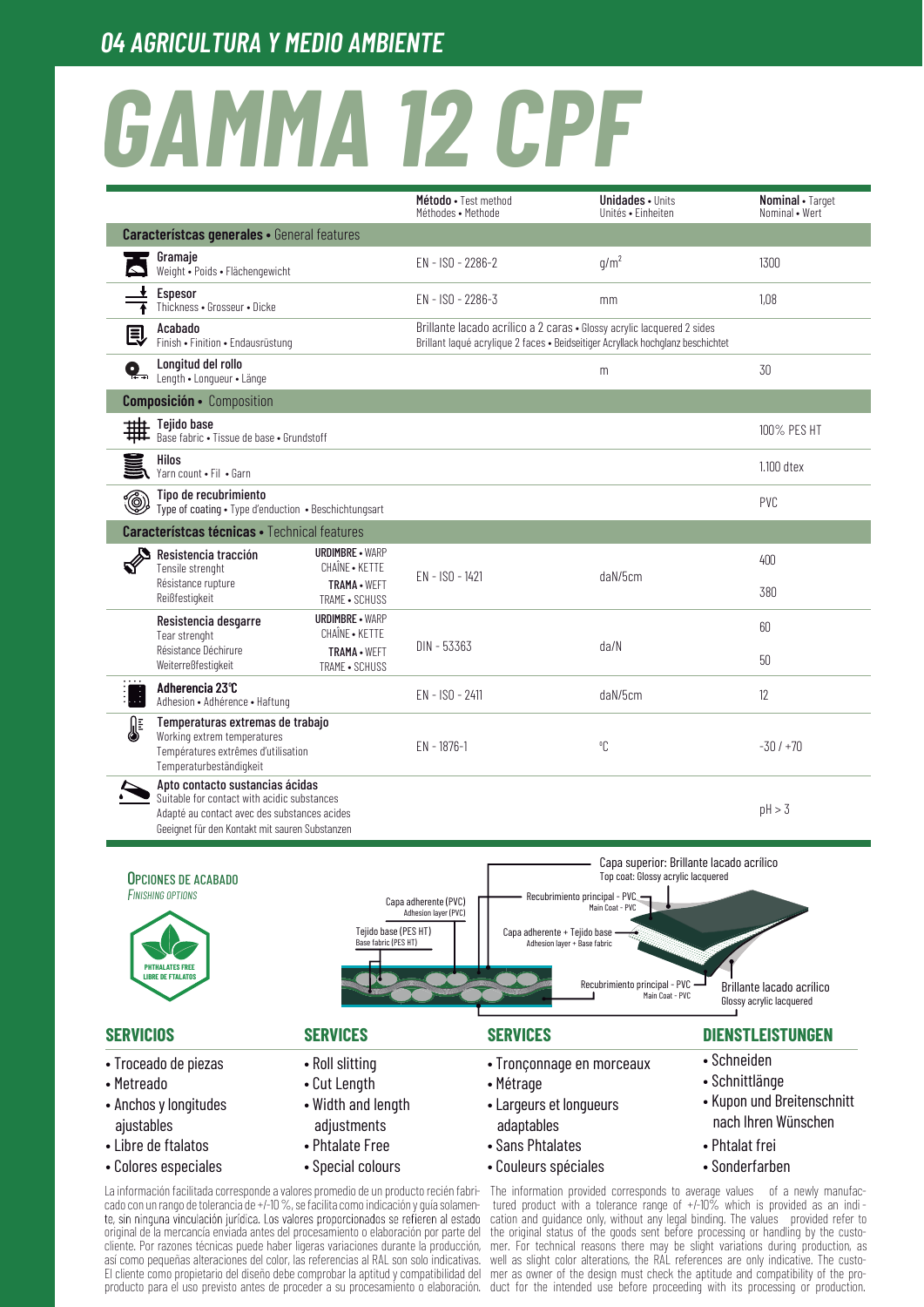#### **GAMMA 12 CPF •** 1300 g/m²

#### Colores • Colors • Couleurs • Farben / Ancho • Width • Laize • Breite:  $\star$  300 cm





El tejido técnico GAMMA 12 CPF es ideal para la confección de depósitos para el almacenamiento de líquidos ligeramente àcidos (consultar de compatibilidades). La formulación utilizada para la fabricación del PVC de alta calidad le confiere esta propiedad. La estructura del tejido base 100% poliéster de alta tenacidad, junto al gramaje de la lona (1300 g/m²) hacen de esta un producto muy resistente, con gran adherencia y durabilidad.

*The GAMMA 12 CPF technical fabric is ideal for making tanks for storing slightly acidic liquids (please check with us about compatibilities). This property is provided by the high-quality PVC used in its formulation. The structure of the base fabric, 100% high tenacity polyester, along with the weight of the canvas (1300 g/m2) make this a highly resistant product with excellent adherence and durability.*



**Almacenaje de líquidos ligeramente ácidos** *Storage of liquids slightly acidic*

Este producto se fabrica de manera estandar en ancho de 300 cm y se realiza en verde 1C-861. El acabado puede ser lacado brillante en ambas caras o bien semi-mate en el anverso y brillante en el reverso.

> *This product is supplied as standard in Green 1C-861 in a width of 300 cm. There is a choice of two nishes: glossy lacquered on both sides or semi-matt on the front and glossy on the back.*



*\* Consultar disponibilidad o pedido mínimo* • *Check availability or minimum order*